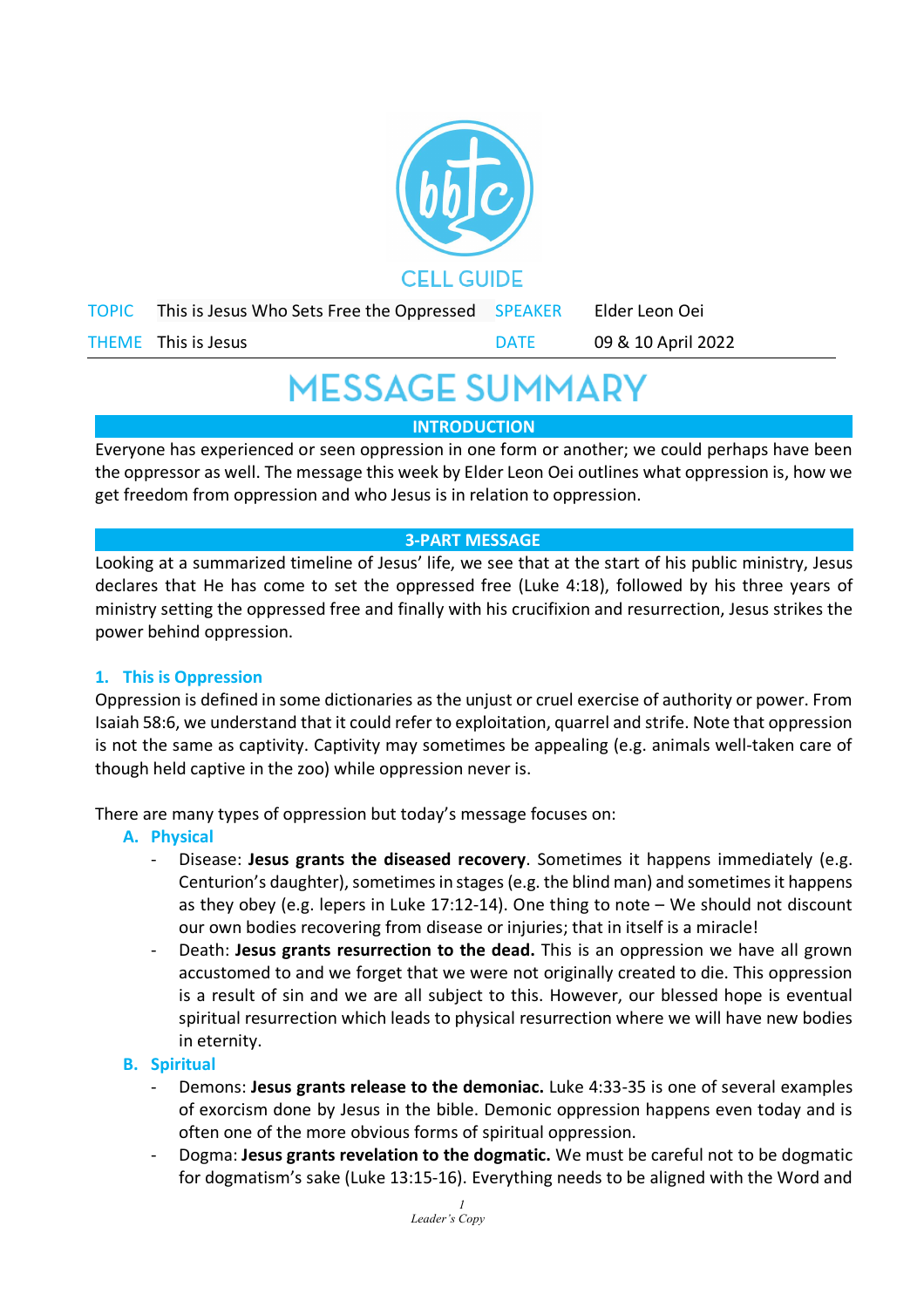we must be careful not to become disdainful of others who hold a different view. Hating others is oppressive – this is not what God teaches. He taught us to respond to hatred with love, whether we are the ones being hated or the ones doing the hating.

- Damnation: **Jesus grants redemption to the damned.** Since the time of Adam, we have been slaves to sin. Jesus came to pay the price (Luke 19:10) to save us. All the physical and physiological oppressions cannot compare to the oppression of damnation as this is an eternal sentence.

#### **2. This is Freedom**

With every type of oppression, we are given a way out through Jesus. Freedom can be found no matter what circumstances we find ourselves in.

#### Physical

- Disease: Jesus grants the diseased **recovery**.
- Death: Jesus grants **resurrection** to the dead.

#### Spiritual

- Demons: Jesus grants **release** to the demoniac.
- Dogma: Jesus grants **revelation** to the dogmatic.
- Damnation: Jesus grants **redemption** to the damned.

#### **3. This is Jesus**

Everything that was done was because of God's love and the nature of who He is and therefore who Jesus is.

- He heals
- He resurrects
- He exorcises
- He reveals
- He redeems

# **CONCLUSION**

Jesus knows oppression and He laid down his life so that freedom can be bought for the oppressed. As the body of Christ, we are called to be God's hands and feet in this world to set the oppressed free. To follow in Christ's example, as a church, we need to fight oppression in our spheres of influence whether it is in our families and homes, our workplaces or in our neighbourhood.